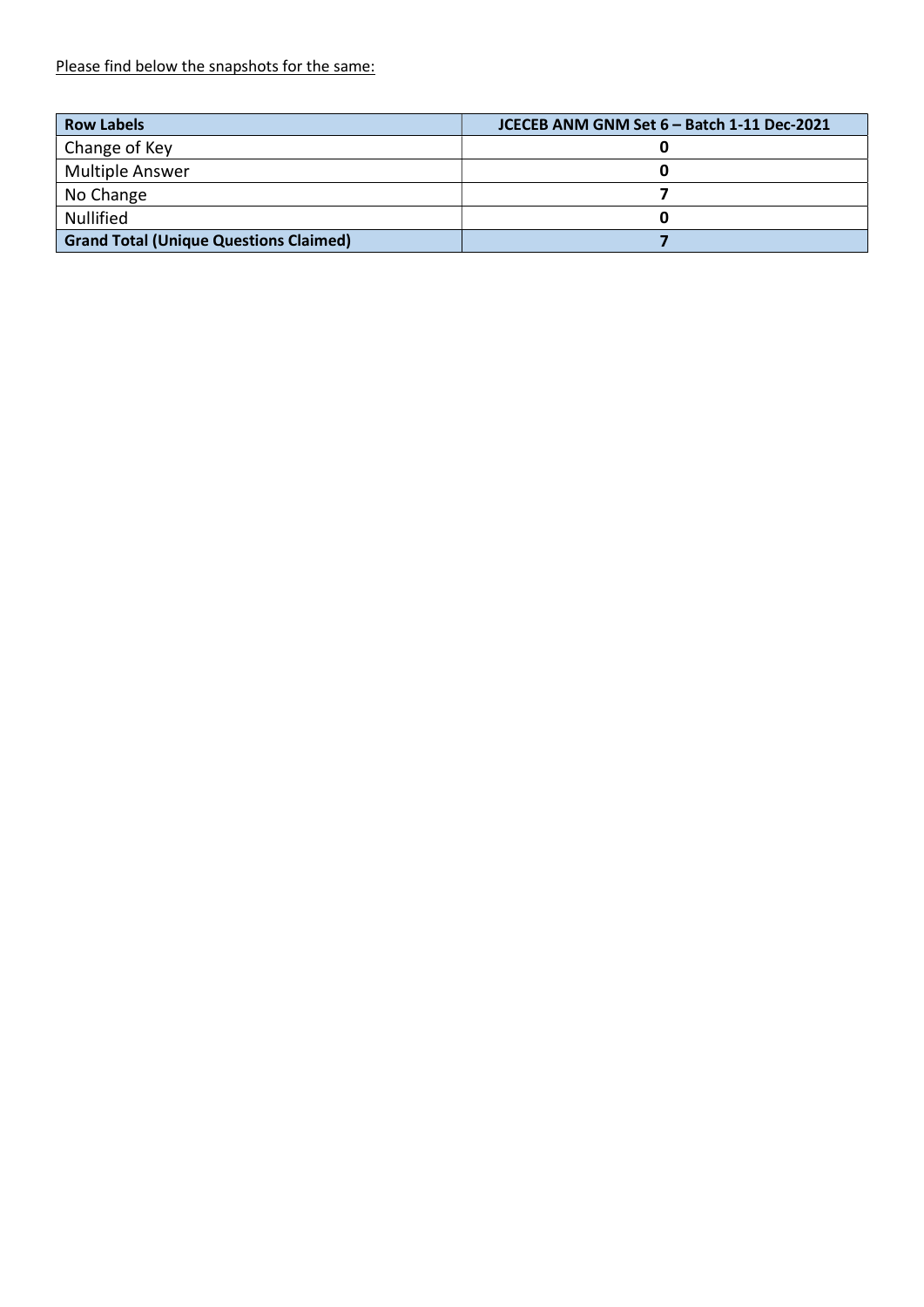| 1) Bauxite is the ore of | 1) बॉक्साइट का अयस्क है |
|--------------------------|-------------------------|
| A) Gold                  | A) सोना                 |
| B) Copper                | B) कॉपर                 |
| C) Silver                | C) चाँदी                |
| D) Aluminium             | D) ऐल्युमीनियम          |

| Domain Name              | <b>Batch</b> | Question No |
|--------------------------|--------------|-------------|
| <b>JCECEB ANM or GNM</b> | Batch 1      | Q2822120    |

Number of Claims: 1

Declared Answer Key: D

Candidate Claim: B

Final Answer: D

## Explanation:

Alluminium oxide or alumina is obtained from the bauxite which is then used for large scale isolation of aluminium.

The snapshot below can be referred to.

lepidocrocite, hematite, and the clay minerals kaolinite and halloysite. Bauxite is the main ore of aluminium and to be commercially exploited should contain more than 25–30% aluminium oxide. The main constraint is the amount of available alumina which can be extracted by the Bayer or similar process. It is named after Les Baux de Provence, in southern France; the major producers are Australia and Brazil.

### Reference:

http://www.encyclopedia.com/earth-and-environment/minerals-mining-and-metallurgy/metallurgy-andmining-terms-and-concepts-0

NCERT science book for class 10, NCERT chemistry book for class 11,NCERT chemistry book for class 12

## Conclusion:

The final answer is option D. There is no change in the answer key.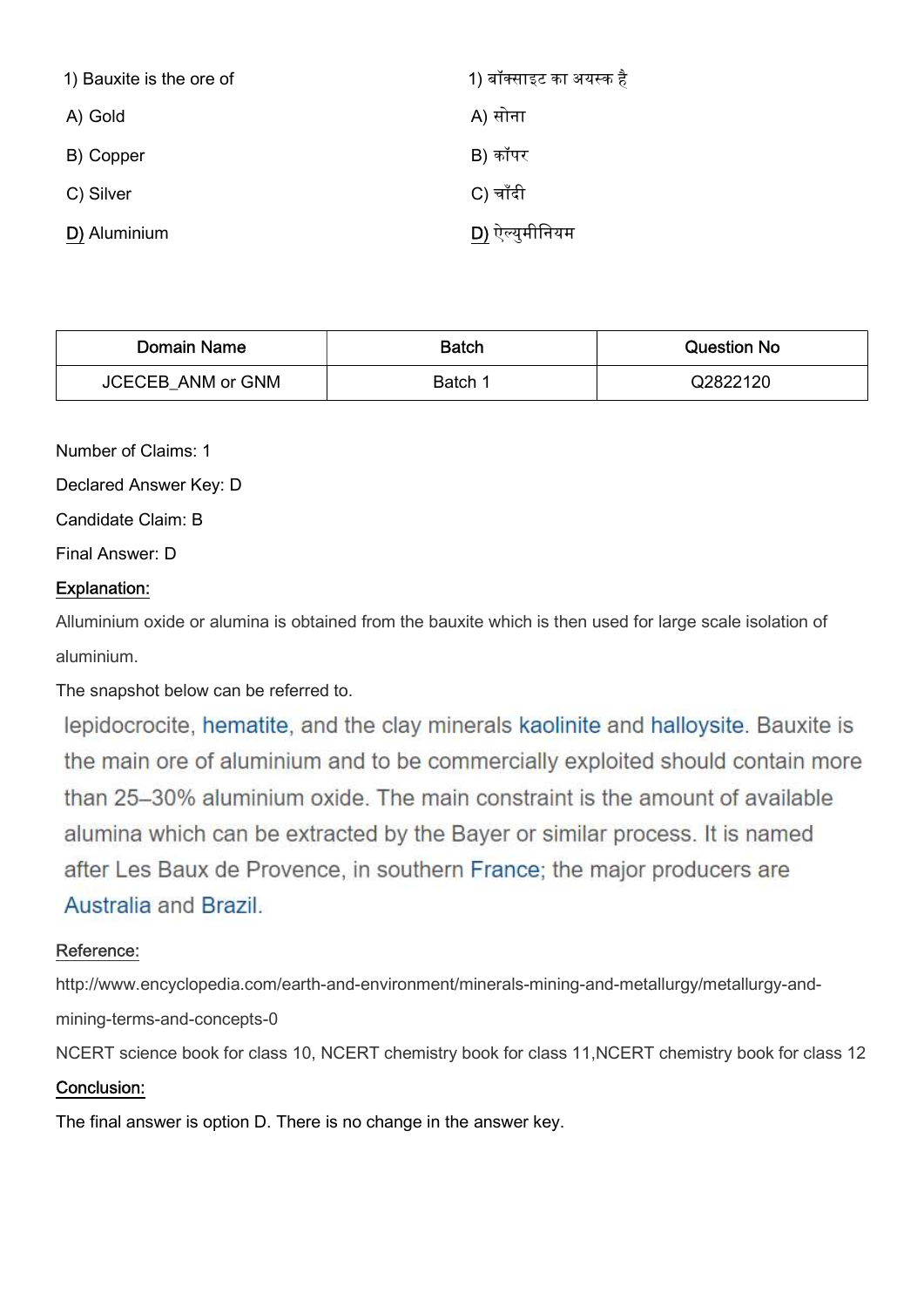2) Identify the meaning of the underlined phrase: After losing the match he has been down in the

dumps.

- A) sad and depressed
- B) quiet and subdued
- C) feeling happy
- D) sitting below the stairs

| Domain Name       | <b>Batch</b> | <b>Question No</b> |
|-------------------|--------------|--------------------|
| JCECEB ANM or GNM | Batch 1      | Q2819183           |

Number of Claims: 5

Declared Answer Key: A

Candidate Claim: A,B,Wrong Framing of Question,

Final Answer: A

# Explanation:

https://idioms.thefreedictionary.com/Down+in+the+Dumps

The phrase means visibly sad or depressed.

Conclusion: The final answer is option A. There is no change in the answer key.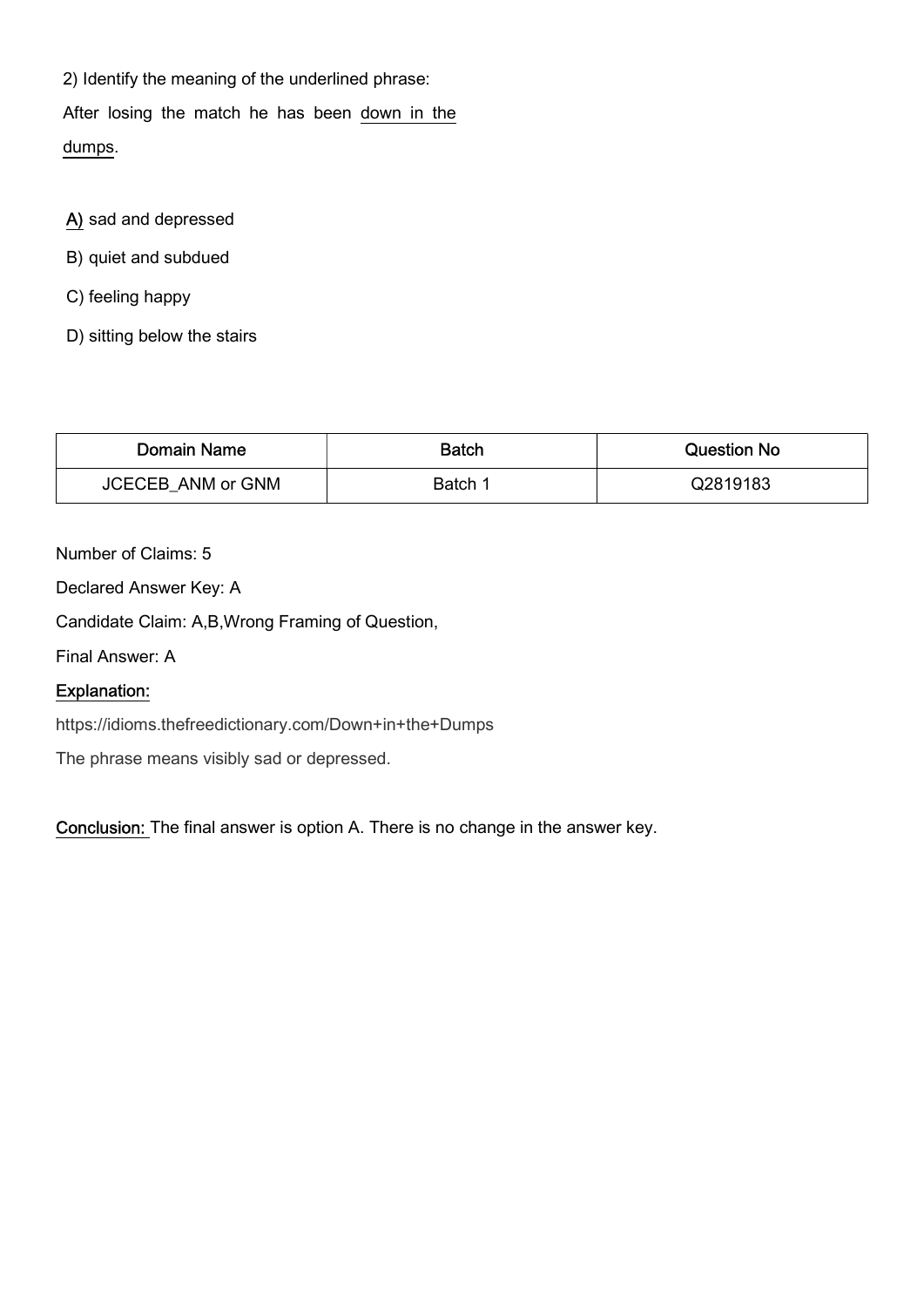3) Choose the correct word to complete the

sentence:

We differ \_\_\_\_\_\_\_you in this matter.

A) from

B) to

C) with

D) against

| Domain Name       | <b>Batch</b> | <b>Question No</b> |
|-------------------|--------------|--------------------|
| JCECEB ANM or GNM | Batch 1      | Q2819196           |

Number of Claims: 1

Declared Answer Key: C

Candidate Claim: B

Final Answer: C

# Explanation:

Dictionary.com

Conclusion: The final answer is option C. There is no change in the answer key.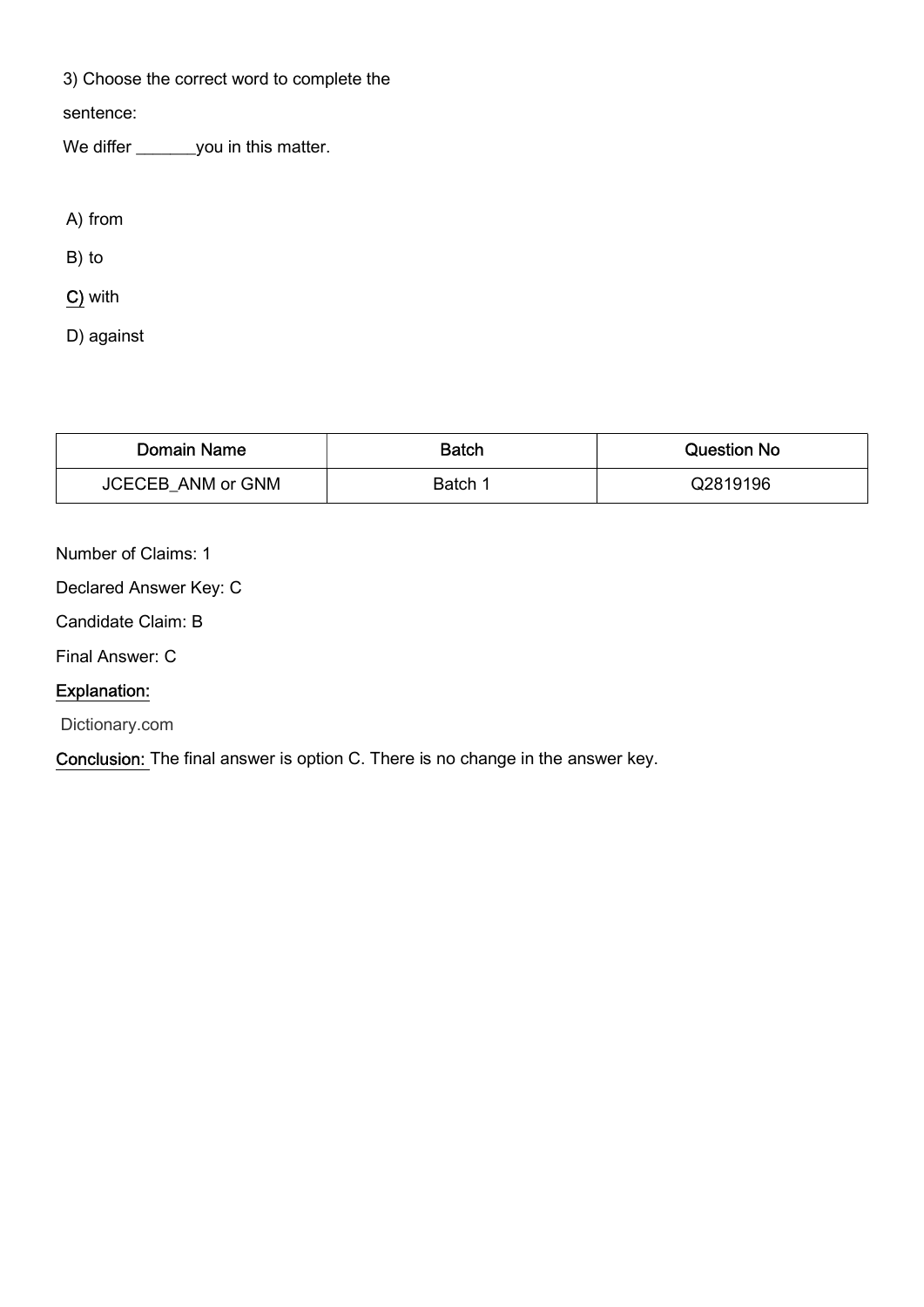4) Choose the correct verb to fill in the blank:

When we reached the station, the train \_\_\_\_\_\_.

- A) had left
- B) will leave
- C) has left
- D) is leaving

| <b>Domain Name</b>       | <b>Batch</b> | <b>Question No</b> |
|--------------------------|--------------|--------------------|
| <b>JCECEB ANM or GNM</b> | Batch 1      | Q2819189           |

Number of Claims: 2

Declared Answer Key: A

Candidate Claim: A

Final Answer: A

### Explanation:

The framing of the question and the answer options is appropriate to arrive at the correct answer. Since,

there is no discrepancy found between the claimed answer option and the declared answer key, there is no change in the answer key.

Conclusion: The final answer is option A. There is no change in the answer key.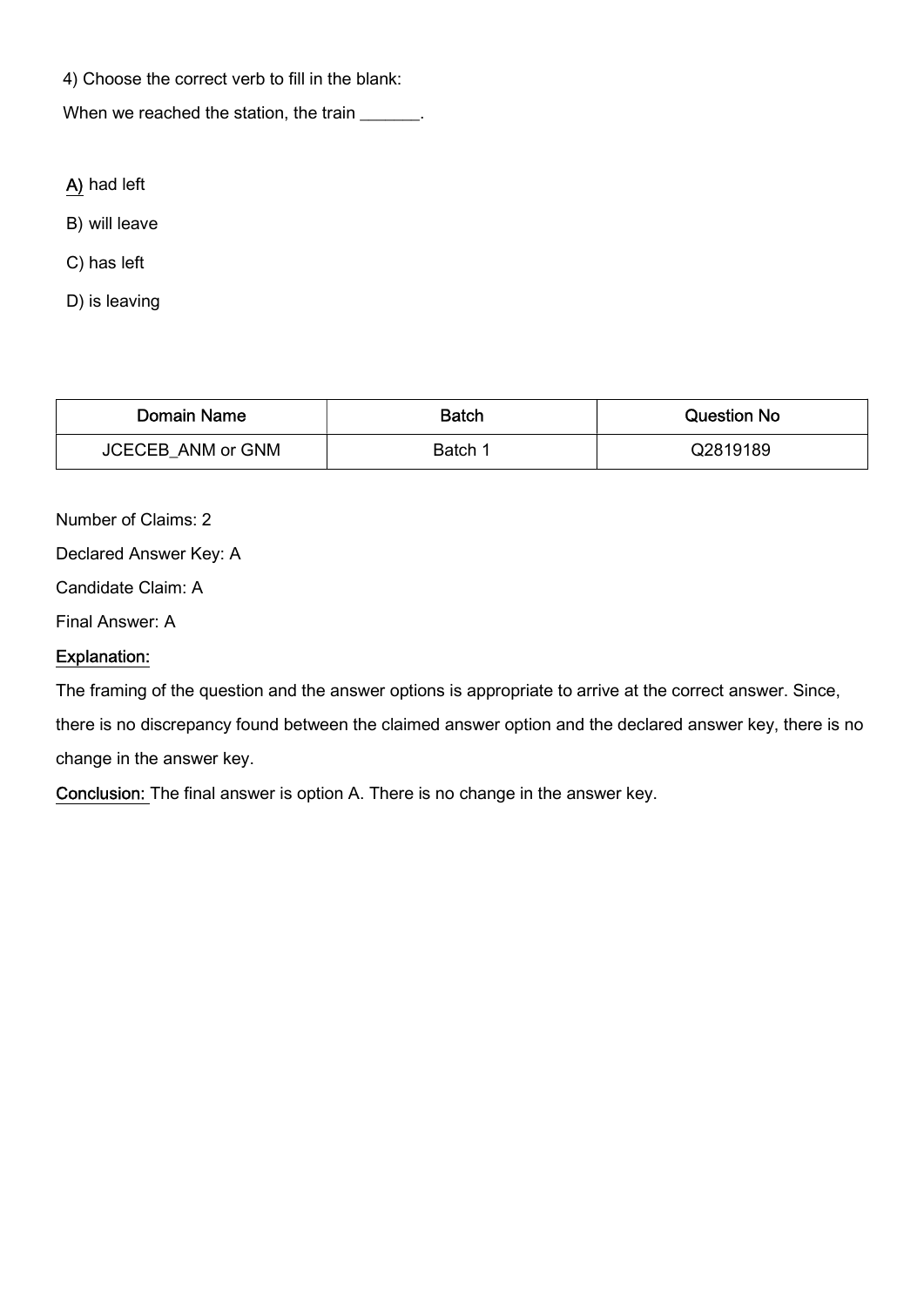5) Fill in the blank with the correct pronoun:

My mother and \_\_\_\_\_\_\_went shopping yesterday.

A) myself

 $B)$  |

C) it

D) him

| Domain Name              | Batch   | Question No |
|--------------------------|---------|-------------|
| <b>JCECEB ANM or GNM</b> | Batch 1 | Q2819185    |

Number of Claims: 1

Declared Answer Key: B

Candidate Claim: B

Final Answer: B

### Explanation:

The framing of the question and the answer options is appropriate to arrive at the correct answer. Since,

there is no discrepancy found between the claimed answer option and the declared answer key, there is no change in the answer key.

Conclusion: The final answer is option B. There is no change in the answer key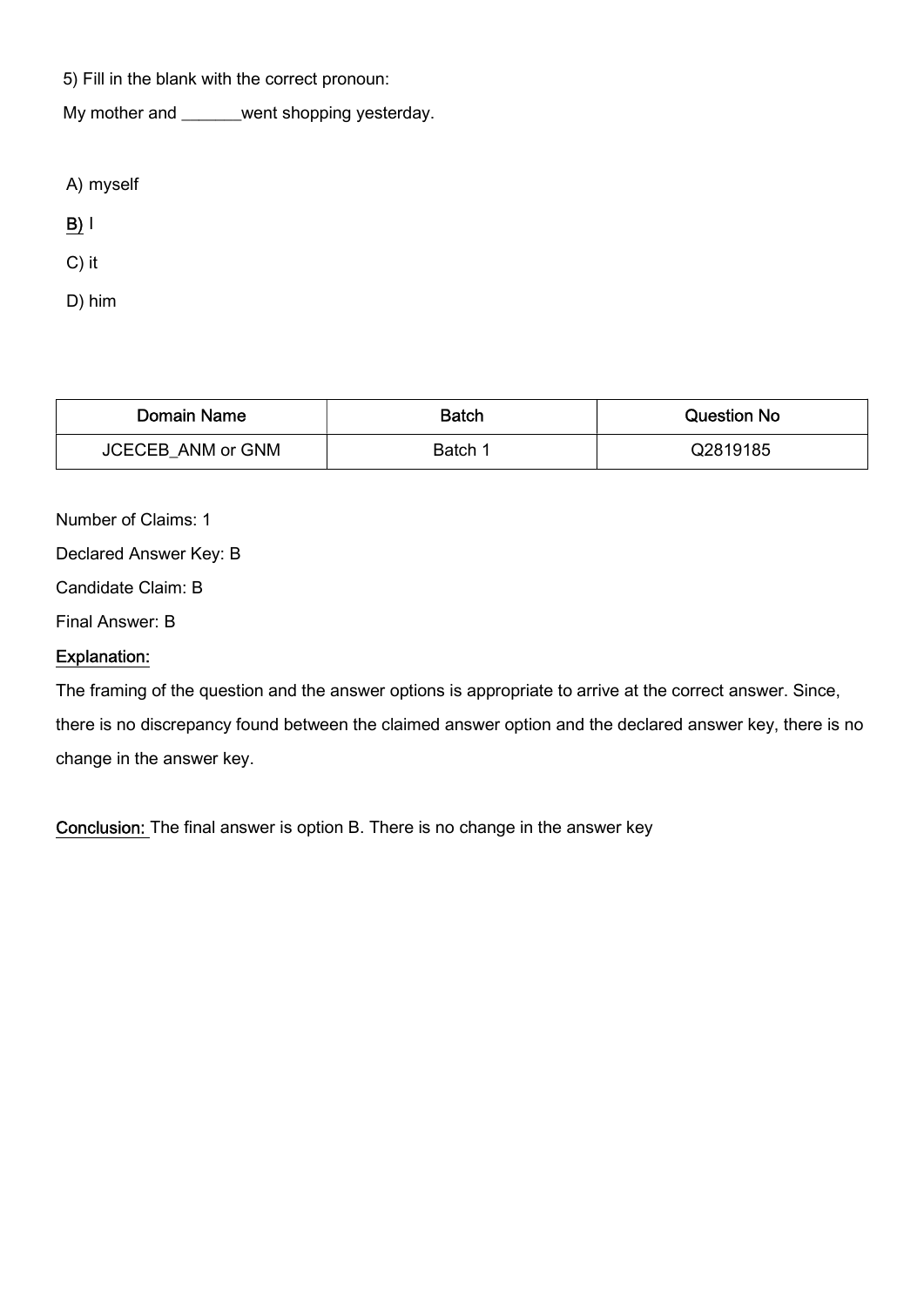6) Identify the meaning of the underlined phrase:

I found the test to be a piece of cake.

- A) most uncommon
- B) hard to solve
- C) very tasty
- D) very easy

| Domain Name              | <b>Batch</b> | Question No |
|--------------------------|--------------|-------------|
| <b>JCECEB ANM or GNM</b> | Batch 1      | Q2819182    |

Number of Claims: 5

Declared Answer Key: D

Candidate Claim: A,B,C

Final Answer: D

### Explanation:

Reference: https://idioms.thefreedictionary.com/piece+of+cake

The phrase means a very easy task or accomplishment.

Conclusion: The final answer is option D. There is no change in the answer key